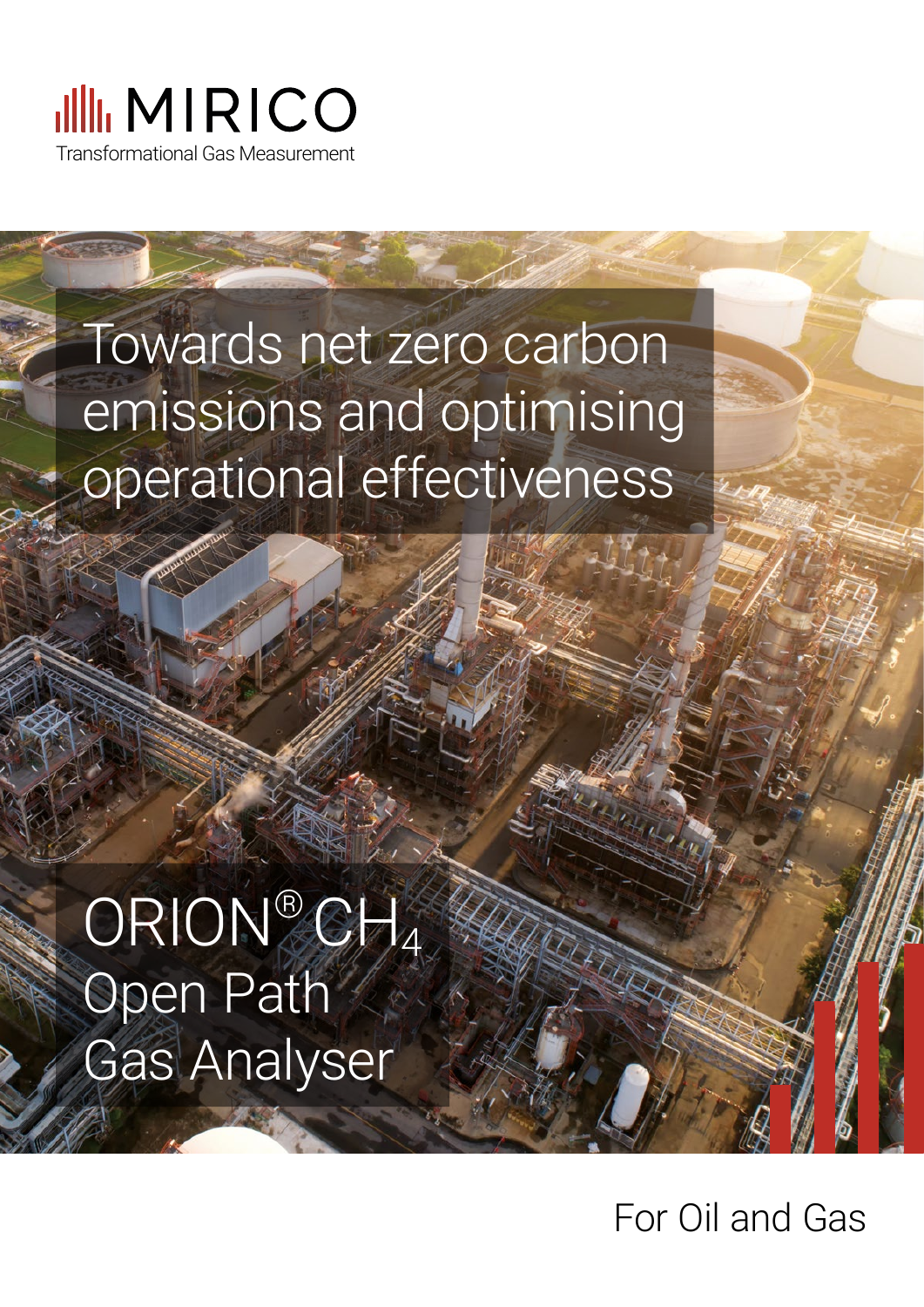## **Ill** Why MIRICO

At MIRICO, we have put together a world-class team of scientists who are focused on delivering the most reliable monitoring technology for gas emissions across multiple industries. In doing so, the impact of emissions can be reduced through monitoring and evaluation, whether you are seeking net zero targets or looking for optimal operational effectiveness.

#### Introducing the unique Laser Dispersion Spectroscopy (LDS)

At the heart of all MIRICO products is a revolutionary new technology - Laser Dispersion Spectroscopy (LDS) developed by the dedicated scientists at MIRICO.

The technology provides real-time monitoring of emissions, operating specifically in the mid infra-red spectral region and enables the collection and interpretation of emissions data in almost all weather conditions.

From this data you are able to gain insights based on accurate continuous reporting, even in fog, rain, snow and particulate affected environments.

This new level of intelligence enables oil and gas installations to be managed more effectively than ever before.

#### Advantages of Laser Dispersion Spectroscopy

- High resolution covering a wide dynamic range
- Uniquely works in almost all weather conditions, so no data gaps
- Continuous monitoring to maximise returns and future-proof compliance



## What sets MIRICO's LDS system apart?

The patented LDS technology delivers large scale monitoring using a bespoke set-up of a strategically positioned ORION® and corresponding retroreflectors. With its sweeping laser, which can scan through 360°, the full multi beam analysis provides real-time data on gas emissions in almost all weather conditions - which is key to the delivery of reliable information.

#### Advantages of ORION® range

- Dedicated gas sensitivity providing real-time data
- Easily installed with fully configurable set-up and autonomous operation

MIRICO ORIONCH

Easy remote monitoring and management

**M**ID **I**NFRA **R**ED **I**NSTRUMENTATION **CO**MPANY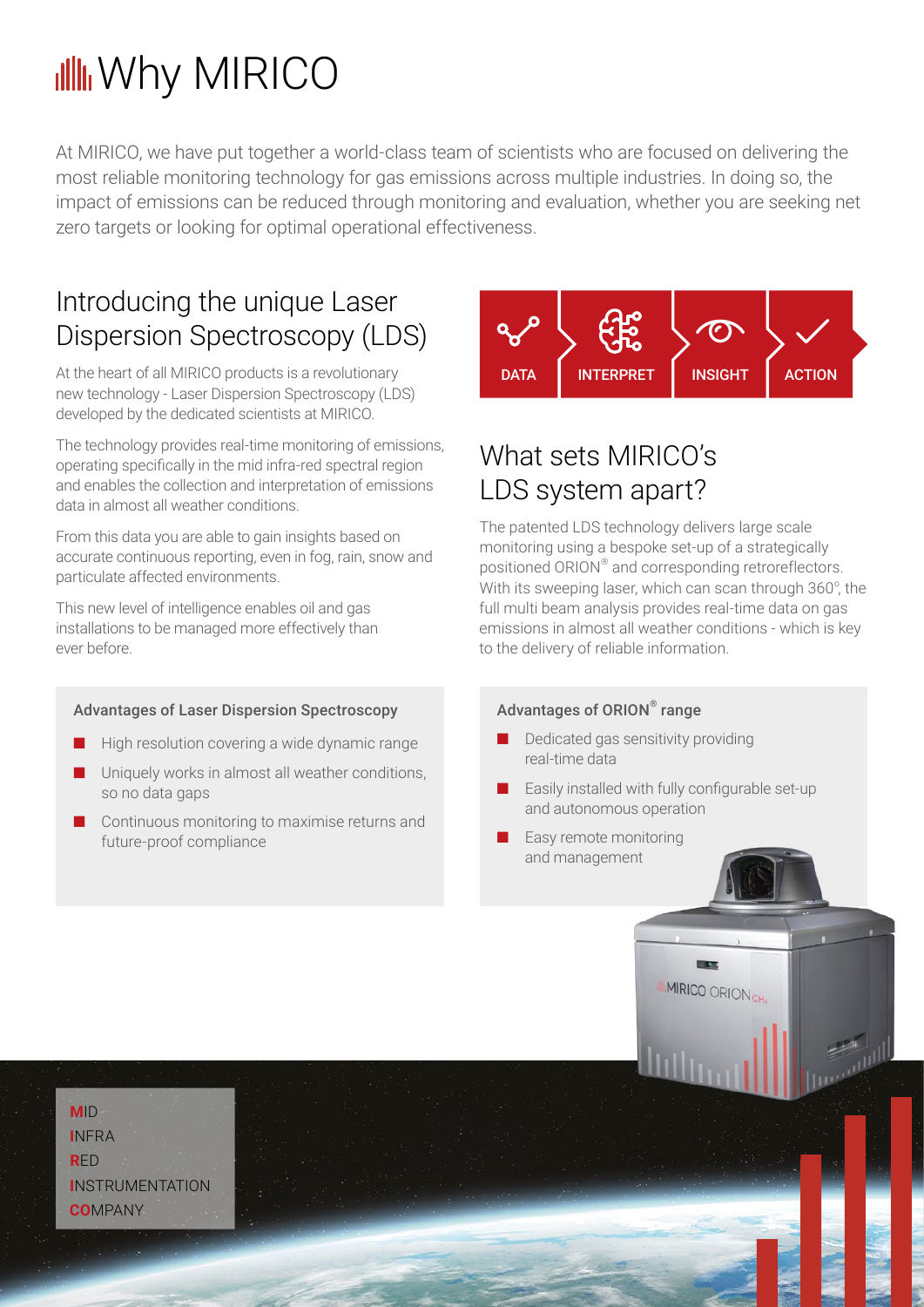## **Ill** Fully configurable technology

The MIRICO ORION® is fully configurable to meet the needs of oil and gas applications across a wide range of terrains. Two key applications predominate:

### Fugitive emissions



The ORION® can monitor a full installation with this set-up. Sweeping through a 180° arc, strategically placed retroreflectors provide continuous data which can be analysed using proprietary mapping tools.

With this configuration you can detect, localise and quantify fugitive emissions to maintain safe operations, avoid costly false alarms and minimise environmental impact, whilst maximising uptime.

- Monitor fugitive emissions and track changes with alarm settings if applicable levels are exceeded
- Pinpoint leaks for evaluation of ongoing monitoring or remedial action
- Quantification of level of product loss for improved profitability of assets

### Site emissions

For those seeking to deliver net zero targets, it can be critical that emissions are monitored at point of egress from the site. This is particularly important for installations near populated areas.

- Monitors environmental impact 24/7/365 for peace of mind
- Provides immediate data should any safety or legislative levels be exceeded



By positioning two ORION® instruments at opposing corners of a facility, the continuous and autonomous total facility emissions monitoring provides real-time insights.

- Ouantification of site emissions data for health and safety and legislative compliance
- Accurate continuous data to track progress towards net zero

## Transformational Gas Measurement